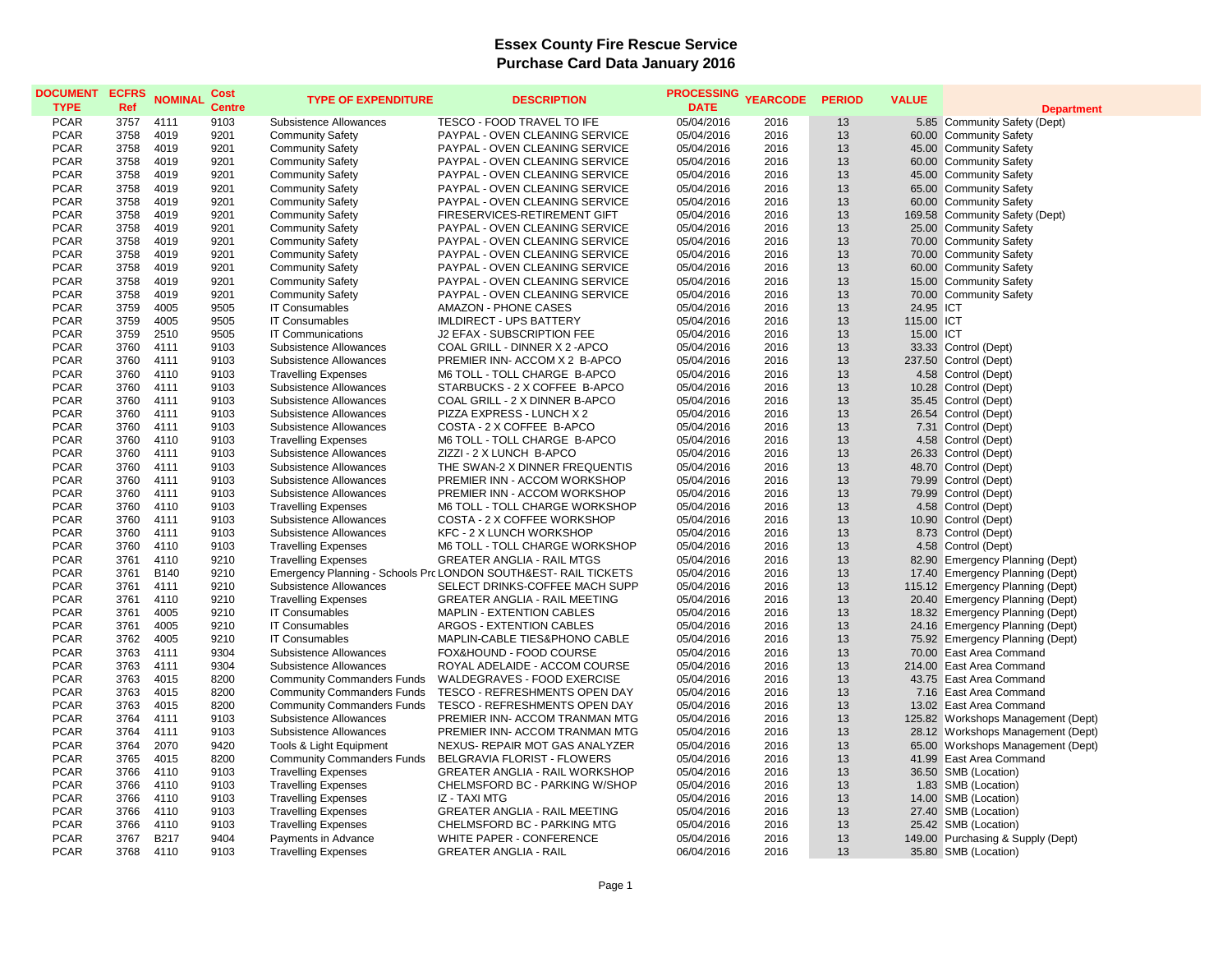| <b>DOCUMENT</b><br><b>TYPE</b> | <b>ECFRS</b><br>Ref | <b>NOMINAL</b> | Cost<br><b>Centre</b> | <b>TYPE OF EXPENDITURE</b>       | <b>DESCRIPTION</b>                                               | <b>PROCESSING</b><br><b>DATE</b> | <b>YEARCODE</b> | <b>PERIOD</b> | <b>VALUE</b> | <b>Department</b>                  |
|--------------------------------|---------------------|----------------|-----------------------|----------------------------------|------------------------------------------------------------------|----------------------------------|-----------------|---------------|--------------|------------------------------------|
| <b>PCAR</b>                    | 3768                | 4005           | 9100                  | <b>IT Consumables</b>            | SUDBURY OFFICE SUP - TONERS                                      | 06/04/2016                       | 2016            | 13            |              | 65.07 SMB (Location)               |
| <b>PCAR</b>                    | 3769                | 4111           | 9103                  | Subsistence Allowances           | HOLIDAY INN - ACCOM SEMINAR                                      | 06/04/2016                       | 2016            | 13            |              | 128.32 Operations                  |
| <b>PCAR</b>                    | 3769                | 4111           | 9103                  | Subsistence Allowances           | CATCH CORNER - EVE MEAL X 2                                      | 06/04/2016                       | 2016            | 13            |              | 15.41 Operations                   |
| <b>PCAR</b>                    | 3770                | 4111           | 9103                  | Subsistence Allowances           | TESCO - BISCUITS AWAERNESS DAY                                   | 06/04/2016                       | 2016            | 13            |              | 6.00 Operations (Dept)             |
| <b>PCAR</b>                    | 3771                | 4111           | 9103                  | Subsistence Allowances           | PREMIER INN - ACCOM ANGLOCO                                      | 07/04/2016                       | 2016            | 13            |              | 97.49 Workshops Management (Dept)  |
| <b>PCAR</b>                    | 3771                | 3404           | 9420                  | <b>Vehicle Spares</b>            | MARSHALLS-VEHICLE REPAIR/MAINT                                   | 07/04/2016                       | 2016            | 13            |              | 684.57 Workshops Management (Dept) |
| <b>PCAR</b>                    | 3772                | 0702           | 9304                  | External Training - L&D Panel    | AMAZON-15X BOOKS FROM WORDERY                                    | 07/04/2016                       | 2016            | 13            |              | 239.70 Training                    |
| <b>PCAR</b>                    | 3773                | 6899           | 9053                  | Miscellaneous Expenses           | HG GLADWELL - DOG FOOD & SUPP                                    | 07/04/2016                       | 2016            | 13            |              | 50.96 014 USAR                     |
| <b>PCAR</b>                    | 3773                | 6899           | 9053                  | Miscellaneous Expenses           | MASTA - VACCINATION BOOSTER                                      | 07/04/2016                       | 2016            | 13            |              | 102.00 014 USAR                    |
| <b>PCAR</b>                    | 3773                | 6899           | 9053                  | Miscellaneous Expenses           | McDONALD-FOOD & DRINK INCIDENT                                   | 07/04/2016                       | 2016            | 13            |              | 8.33 014 USAR                      |
| <b>PCAR</b>                    | 3774                | 4111           | 9103                  | Subsistence Allowances           | SAINSBURYS - TEA & COFFEE                                        | 07/04/2016                       | 2016            | 13            |              | 12.90 Operations                   |
| <b>PCAR</b>                    | 3775                | 4111           | 9304                  | Subsistence Allowances           | PREMIER INN - ACCOM COURSE                                       | 07/04/2016                       | 2016            | 13            |              | 255.81 014 USAR                    |
| <b>PCAR</b>                    | 3775                | 6899           | 9053                  | Miscellaneous Expenses           | KINFAUNS VET - VET FEES                                          | 07/04/2016                       | 2016            | 13            |              | 464.01 014 USAR                    |
| <b>PCAR</b>                    | 3775                | 4111           | 9304                  | Subsistence Allowances           | PREMIER INN - ACCOM TRAINING                                     | 07/04/2016                       | 2016            | 13            |              | 224.97 014 USAR                    |
| <b>PCAR</b>                    | 3775                | 4111           | 9304                  | Subsistence Allowances           | <b>KFC - LUNCH ISAR TRAINING</b>                                 | 07/04/2016                       | 2016            | 13            |              | 5.65 014 USAR                      |
| <b>PCAR</b>                    | 3775                | 4111           | 9304                  | Subsistence Allowances           | McDONALDS-6 X LUNCHES INCIDENT                                   | 07/04/2016                       | 2016            | 13            |              | 32.65 014 USAR                     |
| <b>PCAR</b>                    | 3775                | 0702           | 9304                  | External Training - L&D Panel    | AMAZON - LEVEL 3 ASSESSOR BOOK                                   | 07/04/2016                       | 2016            | 13            |              | 15.99 014 USAR                     |
| <b>PCAR</b>                    | 3775                | 4111           | 9103                  | Subsistence Allowances           | McDONALDS - TEA/COFFEE MTG                                       | 07/04/2016                       | 2016            | 13            |              | 4.18 014 USAR                      |
| <b>PCAR</b>                    | 3775                | 4111           | 9103                  | Subsistence Allowances           | McDONALDS - BREAKFASTS MTG                                       | 07/04/2016                       | 2016            | 13            |              | 6.15 014 USAR                      |
| <b>PCAR</b>                    | 3776                | 2032           | 9301                  |                                  | Operational Equip-Initial Purchase WETSUIT OUTLET - REFUND PFDX2 | 07/04/2016                       | 2016            | 13            |              | -279.00 Technical Services (Dept)  |
| <b>PCAR</b>                    | 3776                | <b>B217</b>    | 9103                  | Payments in Advance              | PREMIER INN - ACCOM APRIL 16                                     | 07/04/2016                       | 2016            | 13            |              | 481.67 ICT (Dept)                  |
| <b>PCAR</b>                    | 3776                | 2303           | 9404                  | Clothing & Footwear              | PATROL STORE-REFUND OVERCHARGE                                   | 07/04/2016                       | 2016            | 13            |              | -1.00 Purchasing & Supply (Dept)   |
| <b>PCAR</b>                    | 3776                | 6099           | 9100                  | Subscriptions - Corporate        | EVENTSINDUS - SUBSCRIPTION                                       | 07/04/2016                       | 2016            | 13            |              | 25.00 Workplace Safety (Dept)      |
| <b>PCAR</b>                    | 3776                | <b>B217</b>    | 9404                  | Payments in Advance              | BIP SOLUTION - DELEGATE BOOK                                     | 07/04/2016                       | 2016            | 13            |              | 245.00 Purchasing & Supply (Dept)  |
| <b>PCAR</b>                    | 3776                | 2016           | 9504                  | <b>Fitness Equipment</b>         | CONCEPT2 - MONITOR ON ROWER                                      | 07/04/2016                       | 2016            | 13            |              | 237.08 Human Resources (Dept)      |
| <b>PCAR</b>                    | 3776                | 2016           | 9504                  | <b>Fitness Equipment</b>         | PULSE FITNESS - BAR & WEIGHTS                                    | 07/04/2016                       | 2016            | 13            |              | 1,276.76 Human Resources (Dept)    |
| <b>PCAR</b>                    | 3776                | 2016           | 9504                  | <b>Fitness Equipment</b>         | AMAZON - FOAM ROLLER                                             | 07/04/2016                       | 2016            | 13            |              | 24.17 Human Resources (Dept)       |
| <b>PCAR</b>                    | 3777                | 4009           | 9208                  | <b>Operational Support Costs</b> | <b>TCARDSDIRECT - SIZE 3 CARDS</b>                               | 07/04/2016                       | 2016            | 13            |              | 39.00 Resilience (Dept)            |
| <b>PCAR</b>                    | 3777                | 2085           | 9301                  | <b>Breathing Apparatus</b>       | LABLEZONE - REFUND VINYL TAPE                                    | 07/04/2016                       | 2016            | 13            |              | -69.38 Technical Services (Dept)   |
| <b>PCAR</b>                    | 3777                | 2017           | 9401                  | Canteen Equipment                | <b>CURRYS - FRIDGE FREEZER E30</b>                               | 07/04/2016                       | 2016            | 13            |              | 274.99 030 Southend                |
| <b>PCAR</b>                    | 3777                | <b>B217</b>    | 9405                  | Payments in Advance              | <b>UBM - YEAR SUBSCRIPTION</b>                                   | 07/04/2016                       | 2016            | 13            |              | 104.04 Property Services           |
| <b>PCAR</b>                    | 3777                | <b>B217</b>    | 9103                  | Payments in Advance              | PREMIER INN - ACCOM                                              | 07/04/2016                       | 2016            | 13            |              | 79.99 Operations                   |
| <b>PCAR</b>                    | 3777                | 2016           | 9504                  | <b>Fitness Equipment</b>         | CONCEPT2 - PM5 MONITOR                                           | 07/04/2016                       | 2016            | 13            |              | 120.42 Human Resources (Dept)      |
| <b>PCAR</b>                    | 3777                | <b>B217</b>    | 9404                  | Payments in Advance              | BIP SOLUTIONS - DELEGATE BOOK                                    | 07/04/2016                       | 2016            | 13            |              | 195.00 Purchasing & Supply (Dept)  |
| <b>PCAR</b>                    | 3777                | <b>B217</b>    | 9404                  | Payments in Advance              | BIP SOLUTIONS - DELEGATE BOOK                                    | 07/04/2016                       | 2016            | 13            |              | 171.50 Purchasing & Supply (Dept)  |
| <b>PCAR</b>                    | 3777                | <b>B217</b>    | 9404                  | Payments in Advance              | BIP SOLUTIONS- REFUND DELEGATE                                   | 07/04/2016                       | 2016            | 13            |              | -58.50 Purchasing & Supply (Dept)  |
| <b>PCAR</b>                    | 3777                | 4111           | 9103                  | Subsistence Allowances           | <b>BEAR HOTEL - ACCOM</b>                                        | 07/04/2016                       | 2016            | 13            |              | 150.00 Operations                  |
| <b>PCAR</b>                    | 3777                | B217           | 9505                  | Payments in Advance              | <b>GOTOCITRIX - CIRTRIX RENEWAL</b>                              | 07/04/2016                       | 2016            | 13            |              | 374.00 ICT Software Support        |
| <b>PCAR</b>                    | 3777                | 2017           | 9401                  | Canteen Equipment                | <b>CURRYS - REPLACE FRIDGEFREEZER</b>                            | 07/04/2016                       | 2016            | 13            |              | 324.99 052 Basildon                |
| <b>PCAR</b>                    | 3777                | 2017           | 9401                  | Canteen Equipment                | CURRYS- DISHWASHER & MICROWAVE                                   | 07/04/2016                       | 2016            | 13            |              | 262.47 070 Harlow Central          |
| <b>PCAR</b>                    | 3778                | 4110           | 9103                  | <b>Travelling Expenses</b>       | <b>GREATER ANGLIA - RAIL DCLG MTG</b>                            | 08/04/2016                       | 2016            | 13            |              | 23.30 SMB (Location)               |
| <b>PCAR</b>                    | 3779                | 4005           | 9505                  | <b>IT Consumables</b>            | FONE BITZ - PHONE CAR CHARGER                                    | 08/04/2016                       | 2016            | 13            |              | 16.66 SMB (Location)               |
| <b>PCAR</b>                    | 3779                | 4110           | 9103                  | <b>Travelling Expenses</b>       | <b>GREATER ANGLIA - RAIL FARE</b>                                | 08/04/2016                       | 2016            | 13            |              | 60.60 SMB (Location)               |
| <b>PCAR</b>                    | 3779                | 4110           | 9103                  | <b>Travelling Expenses</b>       | LONDON TAXI - FIRE FINANCE MTG                                   | 08/04/2016                       | 2016            | 13            |              | 29.21 SMB (Location)               |
| PCAR                           | 3779                | 4110           | 9103                  | <b>Travelling Expenses</b>       | GREATER ANGLIA- RAIL RURAL MTG                                   | 08/04/2016                       | 2016            | 13            |              | 42.10 SMB (Location)               |
| <b>PCAR</b>                    | 3780                | 0702           | 9304                  | External Training - L&D Panel    | AMAZON - BOOK FOR TAQA COURSE                                    | 08/04/2016                       | 2016            | 13            |              | 15.99 014 USAR                     |
| <b>PCAR</b>                    | 3781                | 4019           | 9201                  | <b>Community Safety</b>          | SAINSBURYS- CATERING FIREBREAK                                   | 11/04/2016                       | 2016            | 13            |              | 49.17 Community Safety             |
| <b>PCAR</b>                    | 3781                | 4019           | 9201                  | <b>Community Safety</b>          | SAINSBURYS- CATERING FIREBREAK                                   | 11/04/2016                       | 2016            | 13            |              | 44.32 Community Safety             |
| <b>PCAR</b>                    | 3781                | 4019           | 9201                  | <b>Community Safety</b>          | SAINSBURYS- CATERING FIREBREAK                                   | 11/04/2016                       | 2016            | 13            |              | 51.84 Community Safety             |
| <b>PCAR</b>                    | 3781                | 4019           | 9201                  | <b>Community Safety</b>          | SAINSBURYS- FUEL LPP - CADETS                                    | 11/04/2016                       | 2016            | 13            |              | 9.62 Community Safety              |
| <b>PCAR</b>                    | 3781                | 4019           | 9201                  | <b>Community Safety</b>          | SAINSBURYS- CATERING FIREBREAK                                   | 11/04/2016                       | 2016            | 13            |              | 106.66 Community Safety            |
| <b>PCAR</b>                    | 3781                | 4019           | 9201                  | <b>Community Safety</b>          | SAINSBURYS- CATERING FIREBREAK                                   | 11/04/2016                       | 2016            | 13            |              | 60.45 Community Safety             |
| <b>PCAR</b>                    | 3781                | 4019           | 9201                  | <b>Community Safety</b>          | SAINSBURYS- CATERING FIREBREAK                                   | 11/04/2016                       | 2016            | 13            |              | 20.04 Community Safety             |
| <b>PCAR</b>                    | 3781                | 4019           | 9201                  | <b>Community Safety</b>          | SAINSBURYS- CATERING FIREBREAK                                   | 11/04/2016                       | 2016            | 13            |              | 26.77 Community Safety             |
| <b>PCAR</b>                    | 3781                | 4019           | 9201                  | <b>Community Safety</b>          | GO OUTDOORS - EQUIPMENT D OF E                                   | 11/04/2016                       | 2016            | 13            |              | 27.02 Community Safety             |
| <b>PCAR</b>                    | 3781                | 4019           | 9201                  | <b>Community Safety</b>          | ALLEY CATS - VAN HIRE                                            | 11/04/2016                       | 2016            | 13            |              | 255.00 Community Safety            |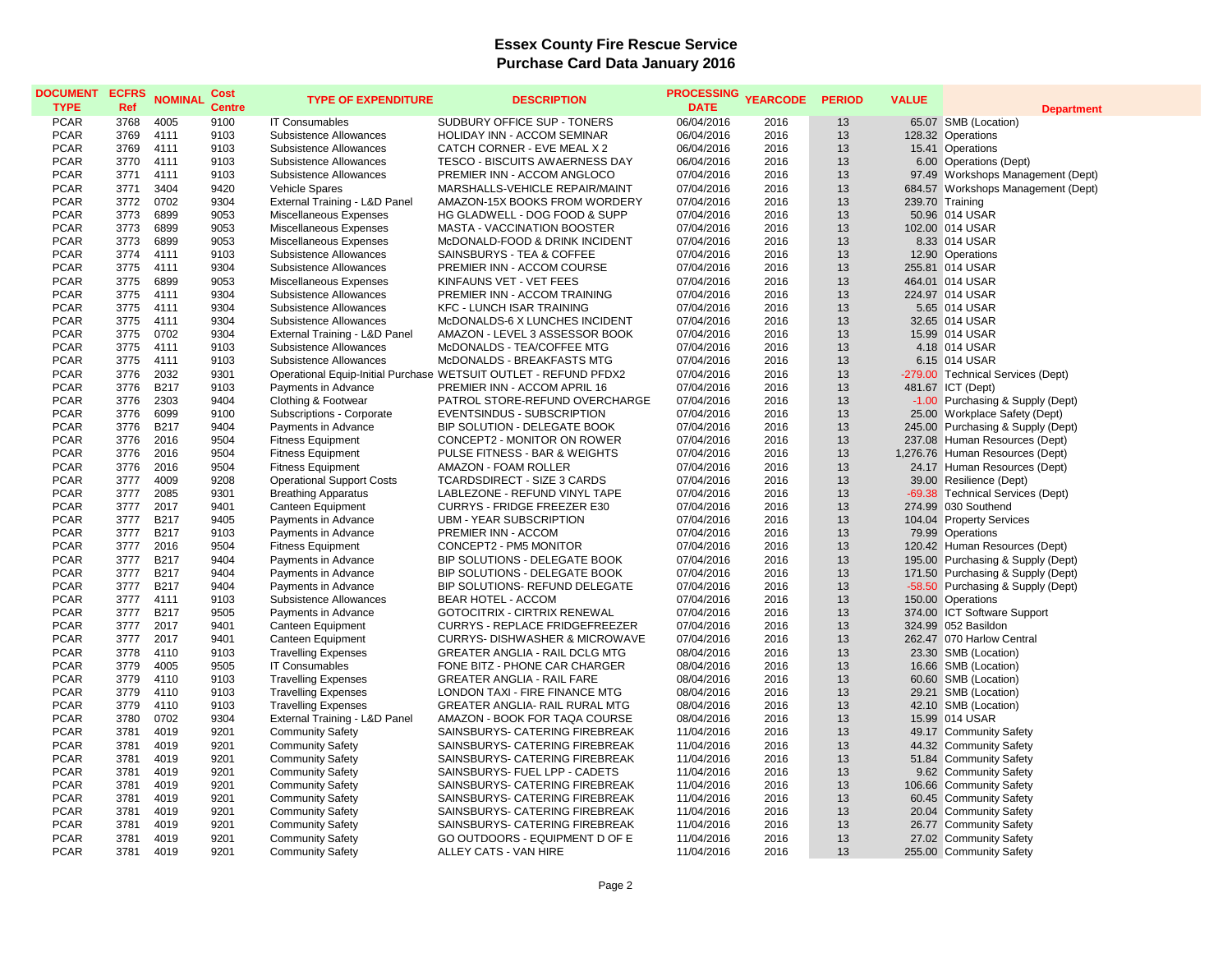| <b>DOCUMENT</b>            | <b>ECFRS</b> | <b>NOMINAL</b>      | Cost          | <b>TYPE OF EXPENDITURE</b>                         | <b>DESCRIPTION</b>                                          | <b>PROCESSING</b>        | <b>YEARCODE</b> | <b>PERIOD</b> | <b>VALUE</b> |                                                                |
|----------------------------|--------------|---------------------|---------------|----------------------------------------------------|-------------------------------------------------------------|--------------------------|-----------------|---------------|--------------|----------------------------------------------------------------|
| <b>TYPE</b>                | Ref          |                     | <b>Centre</b> |                                                    |                                                             | <b>DATE</b>              |                 |               |              | <b>Department</b>                                              |
| <b>PCAR</b>                | 3782         | 4019                | 9201          | <b>Community Safety</b>                            | CHELMSFORD BC - PARKING MTG                                 | 11/04/2016               | 2016            | 13            |              | 2.42 Community Safety                                          |
| <b>PCAR</b>                | 3782         | 4019                | 9201          | <b>Community Safety</b>                            | McDONALDS - FOOD ML ASSESSMENT                              | 11/04/2016               | 2016            | 13            |              | 11.32 Community Safety                                         |
| <b>PCAR</b>                | 3782         | 4019                | 9201          | <b>Community Safety</b>                            | GO OUTDOORS - COMPASS D OF E                                | 11/04/2016               | 2016            | 13            |              | 4.57 Community Safety                                          |
| <b>PCAR</b>                | 3782         | 4019                | 9201          | <b>Community Safety</b>                            | CO OP - CATERING FIREBREAK                                  | 11/04/2016               | 2016            | 13            |              | 73.07 Community Safety                                         |
| <b>PCAR</b>                | 3782         | 4019                | 9201          | <b>Community Safety</b>                            | SAINSBURYS- CATERING FIREBREAK                              | 11/04/2016               | 2016            | 13            |              | 53.95 Community Safety                                         |
| <b>PCAR</b>                | 3782         | 4019                | 9201          | <b>Community Safety</b>                            | ALDI - CATERING FIREBREAK                                   | 11/04/2016               | 2016            | 13            |              | 1.58 Community Safety                                          |
| <b>PCAR</b>                | 3783         | 4110                | 9103          | <b>Travelling Expenses</b>                         | PHONE&PAY - PARKING MEETING                                 | 11/04/2016               | 2016            | 13            |              | 3.30 SMB (Location)                                            |
| <b>PCAR</b>                | 3783         | 4110                | 9103          | <b>Travelling Expenses</b>                         | <b>GREATER ANGLIA - RAIL MEETING</b>                        | 11/04/2016               | 2016            | 13            |              | 30.70 SMB (Location)                                           |
| <b>PCAR</b>                | 3783         | 4110                | 9103          | <b>Travelling Expenses</b>                         | <b>NCP - PARKING AT STATION MTG</b>                         | 11/04/2016               | 2016            | 13            |              | 6.00 SMB (Location)                                            |
| <b>PCAR</b>                | 3783         | 4110                | 9103          | <b>Travelling Expenses</b>                         | CHELMSFORD BC- PARKING MEETING                              | 11/04/2016               | 2016            | 13            |              | 2.42 SMB (Location)                                            |
| <b>PCAR</b>                | 3783         | 4110                | 9103          | <b>Travelling Expenses</b>                         | CHELMSFORD BC- PARKING MEETING                              | 11/04/2016               | 2016            | 13            |              | 3.75 SMB (Location)                                            |
| <b>PCAR</b>                | 3783         | 4110                | 9103          | <b>Travelling Expenses</b>                         | CHELMSFORD BC- PARKING MEETING                              | 11/04/2016               | 2016            | 13            |              | 2.42 SMB (Location)                                            |
| <b>PCAR</b>                | 3783         | 4110                | 9103          | <b>Travelling Expenses</b>                         | ROCHFORD DC - PARKING MEETING                               | 11/04/2016               | 2016            | 13            |              | 3.10 SMB (Location)                                            |
| <b>PCAR</b>                | 3783         | 4110                | 9103          | <b>Travelling Expenses</b>                         | APCOA - PARKING SHAKEDOWN                                   | 11/04/2016               | 2016            | 13            |              | 4.70 SMB (Location)                                            |
| <b>PCAR</b>                | 3784         | 4019                | 9201          | <b>Community Safety</b>                            | <b>TESCO - CATERING FIREBREAK</b>                           | 11/04/2016               | 2016            | 13            |              | 65.95 Community Safety                                         |
| <b>PCAR</b>                | 3784         | 4019                | 9201          | <b>Community Safety</b>                            | <b>TESCO - CATERING FIREBREAK</b>                           | 11/04/2016               | 2016            | 13            |              | 35.28 Community Safety                                         |
| <b>PCAR</b><br><b>PCAR</b> | 3784         | 4019                | 9201          | <b>Community Safety</b>                            | CO OP - EQUIPMENT FIREBREAK                                 | 11/04/2016               | 2016            | 13            |              | 1.25 Community Safety                                          |
|                            | 3784         | 4019                | 9201          | <b>Community Safety</b>                            | <b>TESCO - CATERING FIREBREAK</b>                           | 11/04/2016               | 2016            | 13            |              | 36.00 Community Safety                                         |
| <b>PCAR</b>                | 3784         | 4019                | 9201          | <b>Community Safety</b>                            | SAINSBURYS- CATERING FIREBREAK                              | 11/04/2016               | 2016            | 13            |              | 91.33 Community Safety                                         |
| <b>PCAR</b>                | 3785         | 4016                | 9504          | Recruitment                                        | FACEBOOK-ADVERT FOR ON CALL FF                              | 11/04/2016               | 2016            | 13            |              | 58.09 Human Resources (Dept)                                   |
| <b>PCAR</b>                | 3786         | 4015                | 8200          | <b>Community Commanders Funds</b>                  | SAINSBURY-REFRESHMENTS EAP MTG                              | 11/04/2016               | 2016            | 13            |              | 14.22 East Area Command                                        |
| <b>PCAR</b>                | 3787         | 4111                | 9304          | Subsistence Allowances                             | BEEFEATER-EVE MEAL K9 TRAINING                              | 11/04/2016               | 2016            | 13            |              | 13.91 014 USAR                                                 |
| <b>PCAR</b>                | 3787         | 6899                | 9053          | Miscellaneous Expenses                             | MARKSTEY PETFOOD - DOG FOOD                                 | 11/04/2016               | 2016            | 13            |              | 84.50 014 USAR                                                 |
| <b>PCAR</b>                | 3787         | B217                | 9304          | Payments in Advance                                | PREMIER INN- ACCOM K9 TRAINING                              | 11/04/2016               | 2016            | 13            |              | 259.13 014 USAR                                                |
| <b>PCAR</b>                | 3788         | 4110                | 9103          | <b>Travelling Expenses</b>                         | DART CHARGE - TOLL FEE                                      | 12/04/2016               | 2016            | 13            |              | 5.00 SMB (Location)                                            |
| <b>PCAR</b>                | 3788         | 4111                | 9103          | Subsistence Allowances                             | LION INN- ACCOM                                             | 12/04/2016               | 2016            | 13            |              | 150.00 Operations                                              |
| <b>PCAR</b>                | 3788         | 4111                | 9103          | Subsistence Allowances                             | PREMIER INN - ACCOM                                         | 12/04/2016               | 2016            | 13            |              | 159.98 Operations                                              |
| <b>PCAR</b>                | 3788         | 4111                | 9103          | Subsistence Allowances                             | PREMIER INN - REFUND ACCOM                                  | 12/04/2016               | 2016            | 13            |              | -174.00 Operations                                             |
| <b>PCAR</b>                | 3789         | 4111                | 9103          | Subsistence Allowances                             | FUTURE INNS - ACCOM LGA CONFER                              | 12/04/2016               | 2016            | 13            |              | 680.01 SMB (Location)                                          |
| <b>PCAR</b>                | 3789         | 4111                | 9103          | Subsistence Allowances                             | FUTURE INNS - DINNER X 4                                    | 12/04/2016               | 2016            | 13            |              | 60.83 SMB (Location)                                           |
| <b>PCAR</b>                | 3790         | 4019                | 9201          | <b>Community Safety</b>                            | GRAYS OFFICE-CARD, GLUE, SLEEVE                             | 12/04/2016               | 2016            | 13            |              | 27.47 Community Safety                                         |
| <b>PCAR</b>                | 3791         | 4006                | 9303          | Health & Safety                                    | <b>IOSH - IOSH MEMBERSHIP</b>                               | 12/04/2016               | 2016            | 13<br>13      |              | 108.00 Health & Safety (Dept)                                  |
| <b>PCAR</b>                | 3791         | B217                | 9303          | Payments in Advance                                | UNITEDBUSINESS - CONFERENCE                                 | 12/04/2016               | 2016            |               |              | 710.00 Health & Safety (Dept)                                  |
| <b>PCAR</b><br><b>PCAR</b> | 3791<br>3791 | <b>B217</b><br>4006 | 9303          | Payments in Advance                                | UNITEDBUSINESS - CONFERENCE                                 | 12/04/2016               | 2016            | 13<br>13      |              | 710.00 Health & Safety (Dept)                                  |
| <b>PCAR</b>                | 3791         | B217                | 9303<br>9303  | Health & Safety                                    | IOSH - IOSH MEMBERSHIP<br>PRINCE REGENT HOTEL - ACCOM       | 12/04/2016<br>12/04/2016 | 2016<br>2016    | 13            |              | 108.00 Health & Safety (Dept)<br>459.00 Health & Safety (Dept) |
|                            | 3792         | 4019                | 9201          | Payments in Advance                                |                                                             |                          | 2016            | 13            |              |                                                                |
| <b>PCAR</b><br><b>PCAR</b> | 3792         | 4019                | 9201          | <b>Community Safety</b>                            | ASDA - CATERING TRAINING<br><b>ASDA - CATERING TRAINING</b> | 12/04/2016<br>12/04/2016 | 2016            | 13            |              | 9.19 Community Safety<br>21.08 Community Safety                |
| <b>PCAR</b>                | 3792         | 4019                | 9201          | <b>Community Safety</b>                            | <b>MOUNTAIN TRAINING - EVE MEAL</b>                         | 12/04/2016               | 2016            | 13            |              | 24.87 Community Safety                                         |
| <b>PCAR</b>                | 3792         | 4019                | 9201          | <b>Community Safety</b><br><b>Community Safety</b> | MOUNTAIN TRAINING - EVE MEAL                                | 12/04/2016               | 2016            | 13            |              | 27.21 Community Safety                                         |
| <b>PCAR</b>                | 3792         | 4019                | 9201          | <b>Community Safety</b>                            | <b>MOUNTAIN TRAINING - EVE MEAL</b>                         | 12/04/2016               | 2016            | 13            |              | 27.37 Community Safety                                         |
| <b>PCAR</b>                | 3792         | 4019                | 9201          | <b>Community Safety</b>                            | McDONALDS- LUNCH M/L ASSESMENT                              | 12/04/2016               | 2016            | 13            |              | 16.55 Community Safety                                         |
| <b>PCAR</b>                | 3792         | 4019                | 9201          | <b>Community Safety</b>                            | MOUNTAIN TRAINING-REGISTRATION                              | 12/04/2016               | 2016            | 13            |              | 42.00 Community Safety                                         |
| <b>PCAR</b>                | 3792         | 4019                | 9201          | <b>Community Safety</b>                            | ASDA - CATERING SILVER D OF E                               | 12/04/2016               | 2016            | 13            |              | 81.61 Community Safety                                         |
| <b>PCAR</b>                | 3792         | 4019                | 9201          | <b>Community Safety</b>                            | CO-OP - CATERING SILVER D OF E                              | 12/04/2016               | 2016            | 13            |              | 14.75 Community Safety                                         |
| <b>PCAR</b>                | 3793         | 3404                | 9420          | Vehicle Spares                                     | MICHELDEVER TYRE - MOT TEST                                 | 13/04/2016               | 2016            | 13            |              | 35.00 Workshops Engineering (Dept)                             |
| <b>PCAR</b>                | 3793         | 3404                | 9420          | Vehicle Spares                                     | MICHELDEVER TYRE - MOT TEST                                 | 13/04/2016               | 2016            | 13            |              | 25.00 Workshops Engineering (Dept)                             |
| <b>PCAR</b>                | 3793         | 3404                | 9420          | <b>Vehicle Spares</b>                              | JACKSONS - GENERATOR OUTLET                                 | 13/04/2016               | 2016            | 13            |              | 14.95 Workshops Engineering (Dept)                             |
| <b>PCAR</b>                | 3794         | 6099                | 9100          | Subscriptions - Corporate                          | <b>BCS - RENEW BCS MEMBERSHIP</b>                           | 13/04/2016               | 2016            | 13            |              | 136.00 ICT (Dept)                                              |
| <b>PCAR</b>                | 3795         | 4111                | 9103          | Subsistence Allowances                             | MRH MEADS - COFFEES & PASTIES                               | 13/04/2016               | 2016            | 13            |              | 20.37 014 USAR                                                 |
| <b>PCAR</b>                | 3796         | 3201                | 9400          | Petrol and Diesel                                  | SAINSBURYS - FUEL                                           | 13/04/2016               | 2016            | 13            |              | 36.72 014 USAR                                                 |
| <b>PCAR</b>                | 3797         | 4019                | 9201          | <b>Community Safety</b>                            | <b>TESCO - CATERING FIREBREAK</b>                           | 13/04/2016               | 2016            | 13            |              | 57.90 Community Safety                                         |
| <b>PCAR</b>                | 3797         | 4019                | 9201          | <b>Community Safety</b>                            | TESCO - CATERING FIREBREAK                                  | 13/04/2016               | 2016            | 13            |              | 36.82 Community Safety                                         |
| <b>PCAR</b>                | 3797         | 4019                | 9201          | <b>Community Safety</b>                            | TESCO - CATERING FIREBREAK                                  | 13/04/2016               | 2016            | 13            |              | 47.33 Community Safety                                         |
| <b>PCAR</b>                | 3797         | 4019                | 9201          | <b>Community Safety</b>                            | <b>TESCO - CATERING FIREBREAK</b>                           | 13/04/2016               | 2016            | 13            |              | 35.33 Community Safety                                         |
| <b>PCAR</b>                | 3797         | 4019                | 9201          | <b>Community Safety</b>                            | <b>TESCO - CATERING FIREBREAK</b>                           | 13/04/2016               | 2016            | 13            |              | 53.17 Community Safety                                         |
|                            |              |                     |               |                                                    |                                                             |                          |                 |               |              |                                                                |